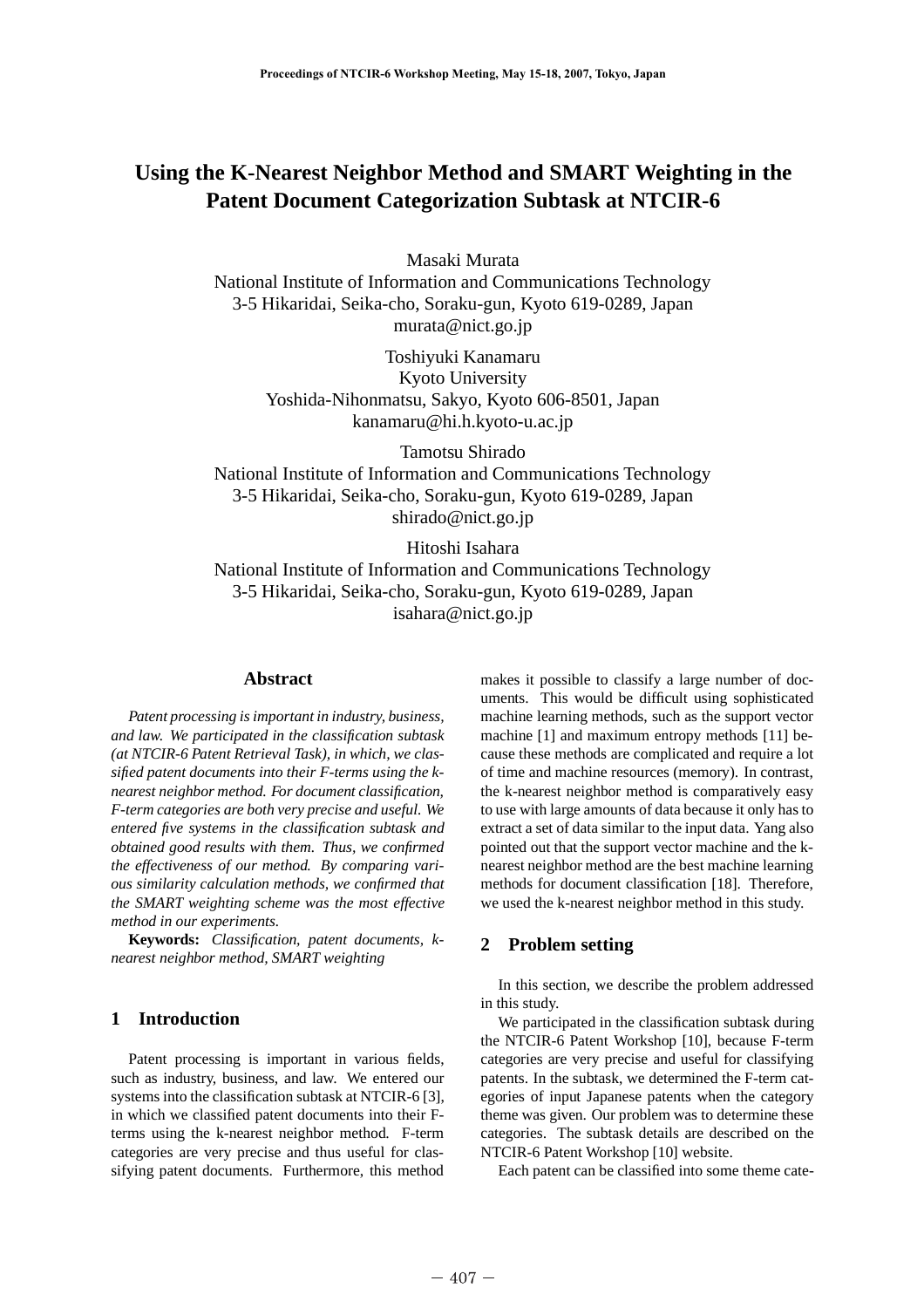| Section      | <b>Tag</b>     | Components                     | Examples                                  |  |  |
|--------------|----------------|--------------------------------|-------------------------------------------|--|--|
| Bibliography | <b>SDO BIJ</b> | Publication number             | 2000-004182                               |  |  |
|              |                | Date of publication            | 07.01.2000                                |  |  |
|              |                | of application                 |                                           |  |  |
|              |                | Title of invention             | Separation-type portable telephone set    |  |  |
|              |                | Application number             | 10-167909                                 |  |  |
|              |                | Date of filing                 | 16.06.1998                                |  |  |
|              |                | Applicant                      | Matsushita Electric Ind. Co. Ltd.         |  |  |
|              |                | Inventor                       | Kanazawa Kunihiko                         |  |  |
| Abstract     | <b>SDO ABJ</b> | Problem to be solved           | To provide a separation-type portable     |  |  |
|              |                |                                | telephone set that eliminates the         |  |  |
|              |                | Solution                       | Voice data are transmitted and received   |  |  |
|              |                |                                | through radio waves, infrared rays, etc., |  |  |
| Claims       | SDO CLJ        | Claim $1 \dots$                | A discrete-type cellular phone            |  |  |
|              |                |                                | characterized by transmitting and         |  |  |
| Description  |                | SDO DEJ Field of the invention | This invention relates to the discrete-   |  |  |
|              |                |                                | type cellular phone using the             |  |  |
|              |                | Description of the prior art   | Conventionally, cellular phones are       |  |  |
|              |                |                                | used by a method that connects a          |  |  |
|              |                | Problem(s) to be solved by     | However, also in the cellular phone       |  |  |
|              |                | the invention                  | that has the configuration shown in       |  |  |
|              |                | Means for solving the          | The discrete-type cellular phone that     |  |  |
|              |                | problem                        | this invention gets to                    |  |  |
|              |                | Embodiment of the invention    | (Gestalt 1 of operation) The discrete-    |  |  |
|              |                |                                | type cellular phone concerning the        |  |  |
|              |                | Effect of the invention        | According to the discrete-type cellular   |  |  |
|              |                |                                | phone that this invention gets as         |  |  |
| Explanation  |                | SDO EDJ Drawing 1              | The block diagram of the discrete-type    |  |  |
| of Drawings  |                |                                | cellular phone concerning the             |  |  |
|              |                | Description of notations       | 1 Microphone (body built-in)              |  |  |
| Drawings     |                | SDO DRJ Figure 1               |                                           |  |  |

gories and some F-term categories. Theme categories are a higher layer than F-term categories. Both categories were applied to each patent by the Japan Patent Office [5]; there were about 2,600 theme categories, each of which had anywhere from dozens to thousands of F-term categories. Each patent had an average of 1.7 theme categories and 15 F-term categories in the formalrun data.

The subtasks included a dry run and a formal run. For the classification subtask, we were given 760 patent documents to classify and 1,273,757 patent documents for training in the dry run. In the formal run, we were given 21,606 patent documents to classify and 1,273,757 patent documents for training. However, we were able to use documents with given theme categories for training. In the dry run, we were given about 1,920 and 7,314 patent documents with given theme categories, and in the formal run, we were given 1,027 to 35,147 patent documents with given theme categories.

In the evaluation, we used average precision (A-

Precision), R-precision, and F-measures. Average precision is the average of the precision when each category relevant to the input document is extracted. Rprecision indicates the precision when extracting R categories, where R is the number of relevant categories. The F-measure is the harmonic mean of the recall and precision. The recall is the ratio of the correct outputs to all the correct categories. Precision is the ratio of the correct outputs to all the outputs.

#### **2.1 Patent structure and F-terms**

In this section, we explain the Japanese patent structure and the F-terms used in this study.

Each Japanese patent document has a sequence of normative sections: the bibliography, abstract, claims, description, explanation of drawings, and drawings, as indicated in Table 1. In the patent data given at the NTCIR-6 Patent Workshop [10], tags for these sections such as "SDO ABJ" were inserted. The bibliography of a patent includes the publication number,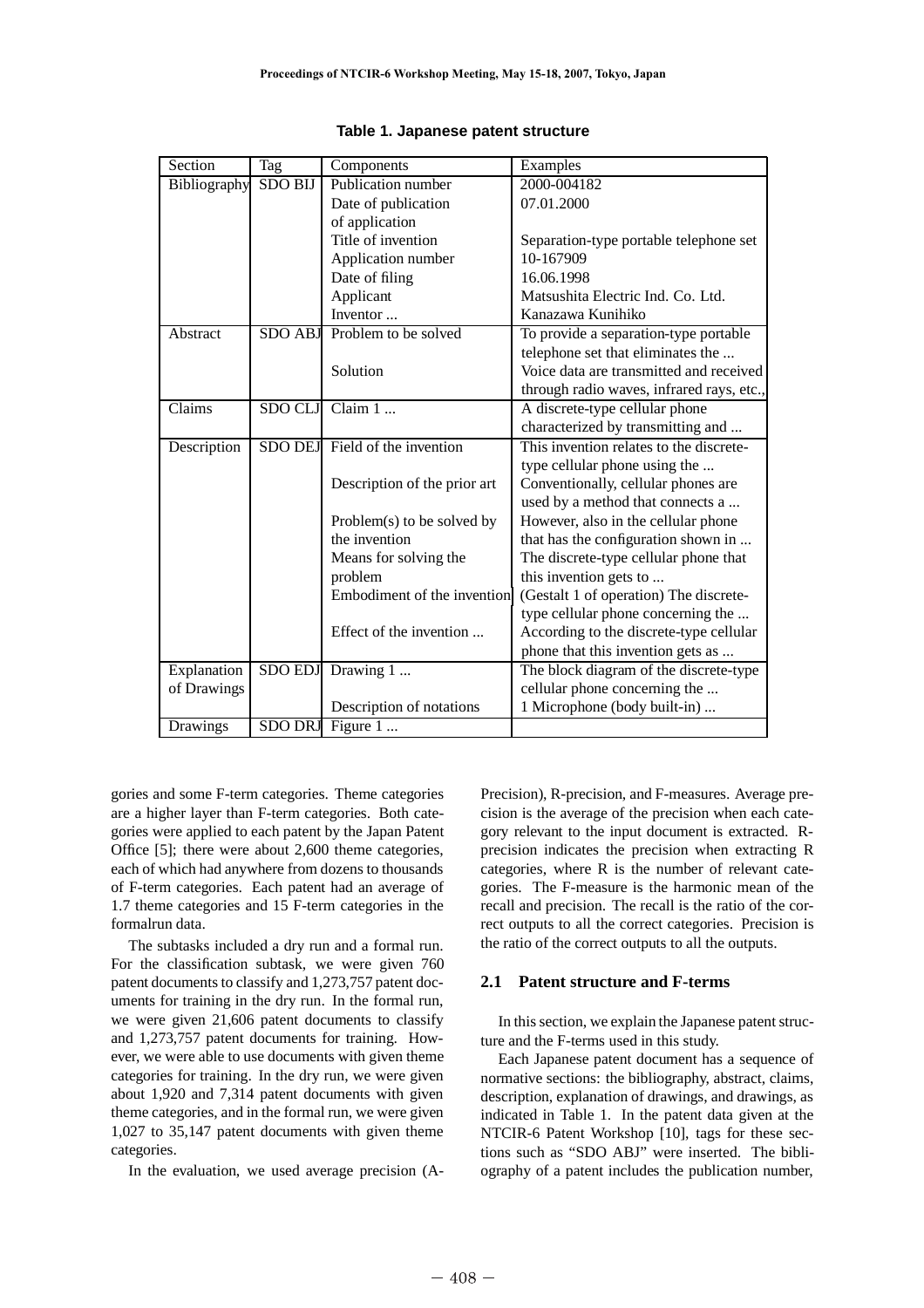| 5K067           | Mobile radio communication systems |                              |                      |                 |                       |            |
|-----------------|------------------------------------|------------------------------|----------------------|-----------------|-----------------------|------------|
| AA              | AA00                               | AA01                         | AA02                 | AA03            |                       | $\cdots$   |
|                 | Purpose                            | Measures to                  | Measures relating    | Measures to     | Prevention of         | $\ddotsc$  |
|                 | and Effects                        | overcome radio               | to phasing or multi- | prevent         | unwanted              |            |
|                 |                                    | or transmission              | pass                 | interference or | transmission          |            |
|                 |                                    | problems                     |                      | jamming         |                       |            |
| <b>BB</b>       | <b>BB00</b>                        | <b>BB01</b>                  | <b>BB02</b>          | <b>BB03</b>     | <b>BB04</b>           |            |
|                 | <b>Applications</b>                | Telephones                   | Wireless telephones  | Car phones      | Cellular phones       | $\cdots$   |
| $\overline{CC}$ | CC00                               | CC <sub>01</sub>             | CC02                 |                 | CC <sub>04</sub>      | $\ddotsc$  |
|                 | Transmission                       | Multiplex                    | Frequency            |                 | Time-division         | $\cdots$   |
|                 | systems                            | systems                      | multiplexing         |                 | multiplexing          |            |
| DD              | DD <sub>00</sub>                   | D <sub>D</sub> <sub>01</sub> | DD02                 | DD03            | DD04                  | $\cdots$   |
|                 | Transmission                       | Signal types                 | Frequency signals    | Serial or       | <b>Binary</b> signals | $\dddotsc$ |
|                 | signals                            |                              |                      | parallel tones  | (i.e., binary code)   |            |
| EE              | EE00                               | EE01                         | EE02                 | EE03            | EE04                  | $\cdots$   |
|                 | System                             | <b>Station</b>               | Mobile stations      | Variants that   | Use as multiple       |            |
|                 | configuration                      | configuration                |                      | have secondary  | stations              |            |
|                 |                                    |                              |                      | stations        |                       |            |
|                 |                                    |                              |                      |                 |                       |            |

**Table 2. Example of F-term classification system**

**Table 3. Theme and F-term categories for published patent 2000-004182**

| Published patent number | <b>Theme</b> | F-terms                                        |  |
|-------------------------|--------------|------------------------------------------------|--|
| 2000-004182             | 5K011        | $\vert$ AA04, BA00, BA10, DA17, JA01, KA12     |  |
|                         | 5K027        | AA13, CC08, DD11, DD14, EE03, HH03, HH16, HH20 |  |
|                         | 5K067        | AA34, AA42, BB04, FF38                         |  |

date of publication, title, inventors, etc. The abstract contains the abstract, and the claims section contains the claims. The description gives information such as the field and embodiments of the invention.

Next we explain the F-terms. The Japan Patent Office provides a multi-dimensional classification structure called an F-term classification system [6, 13]. An example is shown in Table 2.

In an F-term classification system, each technological field is defined as a theme corresponding to a set of "FI" codes (an extension of IPC). For example, the theme denoted by "5K067" represents the technological field of "Mobile radio communication systems,', and this theme corresponds to the FI codes "H04B7/24-7/26,113@Z;H04Q7/00-7/04@Z." A theme is expressed by a sequence consisting of a digit, a letter, and three digits. There are over 2,500 themes.

Each theme has a collection of viewpoints for specifying the possible aspects of the inventions under the theme. For example, 5K067 has "Purpose and Effect", "Applications", and "Transmission Systems" as viewpoints. The collection of viewpoints varies from theme to theme. A viewpoint is denoted by two letters. For

example, "AA" represents the viewpoint "Purpose and Effect". Note that the naming of viewpoints is not uniform across themes, meaning that "AA" may not represent "Purpose and Effect" in other themes.

Each viewpoint has a list of possible elements. For example, "Purpose and Effect" in this theme might be "Measures to overcome radio or transmission problems", and "Applications" in this theme might be "Telephones". The collection of elements varies from viewpoint to viewpoint. An element is represented as two digits. For example, "Telephones" for "Applications" corresponds to "01". As an exception, "00" sometimes represents the elements not enumerated in the list of possible elements. The "00" element is also used to designate the viewpoint as a whole, as shown in Table 2.

A pair comprising a viewpoint and an element is called an F-term. For example, "BB01" is the F-term for mobile radio communication systems whose applications are telephones.

All patents have various theme and F-term categories. To explain these, we use the published patent 2000-004182 described in Table 1. The patent has three theme categories: 5K011, 5K027, and 5K067.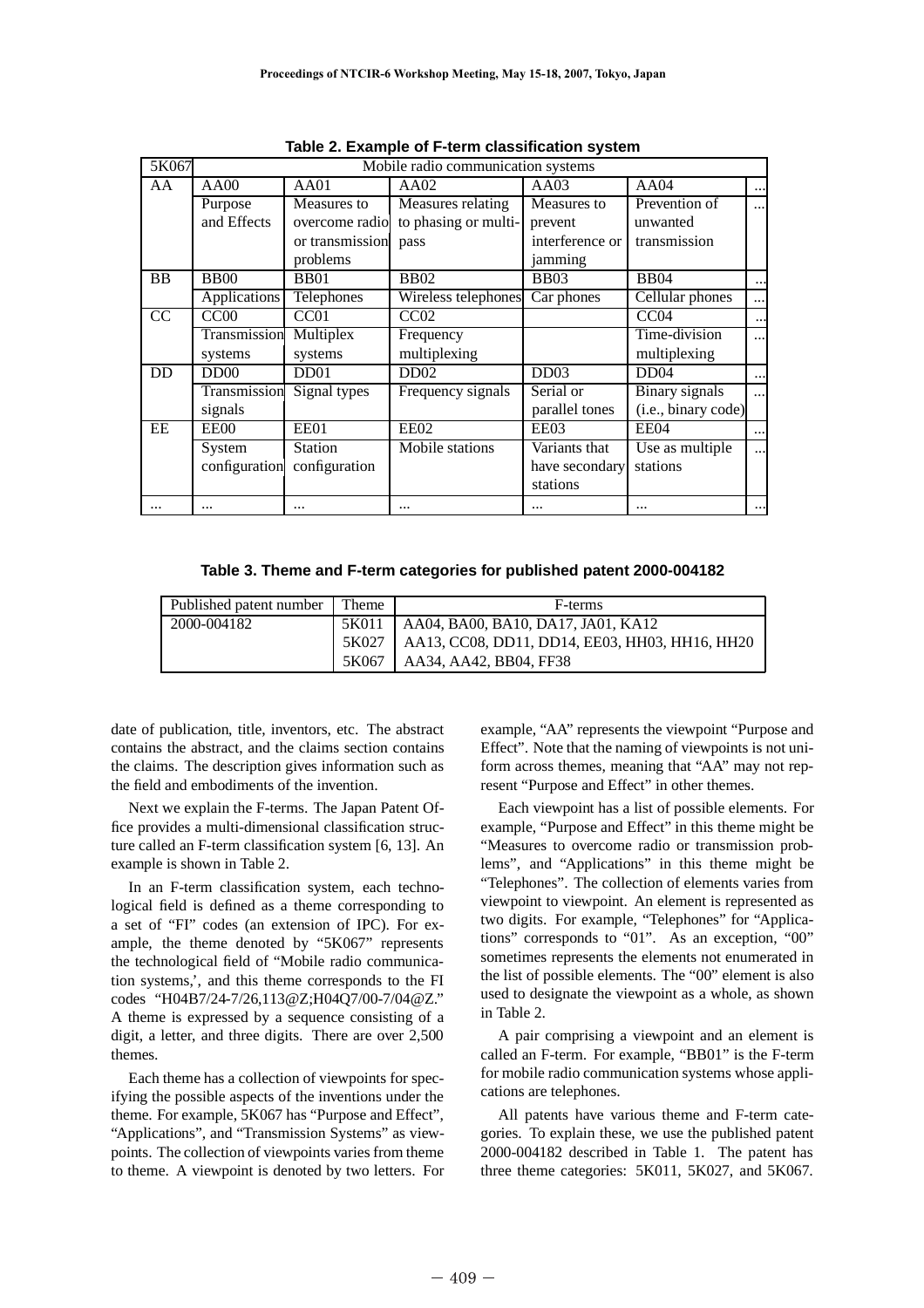



**Figure 1. Example of F-term use**

Its F-term categories for these theme categories are listed in Table 3. This patent has the F-terms AA34, AA42, BB04, and FF38 for the theme 5K067. The fact that the patent has the F-term BB04 for the theme 5K067 means that the patent relates to mobile radio communication systems, and its application is "cellular phones", as listed in Table 2. The patent does not have F-terms for CC and DD viewpoints in the theme 5K067. A patent does not generally always have Fterms for all viewpoints.

#### **3 Background and motivation**

The F-term categories are both precise and useful for categorizing patents. For example, the "radio transmission" theme had many F-term categories, including" purpose", "application", "transmission system", "transmission signal", "system architecture", and "function". These were then further broken down, and "purpose" contained the F-terms of "failure prevention", "service improvement", and "efficiency improvement"; "application" contained the F-terms of "car phone", "cellular phone", and "train radio system"; and "function" contained the F-terms of "memorization", "display", etc. If we arrange the radio transmission patent documents into a two-dimensional table, where the columns are the "purpose" F-terms, and the rows are the "application" F-terms, we can better understand the purpose and application situations in radio transmission patent documents. Figure 1 shows another simple example that demonstrates the usefulness of F-terms. In the example, each patent was given F-terms on problems and methods by automatically classifying the patent data. The patent information containing F-terms was transformed into the table at the right side of the figure. The circles in the table show that there are patents that contain information covering the corresponding problems and methods. The area denoted by the gray circle did not have any patents, which indicates the discovery of promising new patents, such as the patents covering problems 4 to 7 using methods 3 to 5. The F-terms are useful for discovering such patents. Thus, F-term categories can be very useful for categorizing patents. (The patent task organizer also illustrated the importance of F-term categorization for similar reasons. Automatic construction of patent maps were handled in NTCIR-4 Patent Retrieval Task [2].)

This study is therefore useful for the following reasons:

- Our method can help annotators determine the F-term categories of each patent document.
- Our method can be used for documents from outside the patent office that do not contain Fterm categories, and can assign F-term categories to these documents.

# **4 Modification of the k-nearest neighbor method**

We used the following modified version of the knearest neighbor method.

1. Method 1

The system first extracts the  $k$  patent documents with the highest similarities to an input patent document for all patent documents with the same given input theme in a training data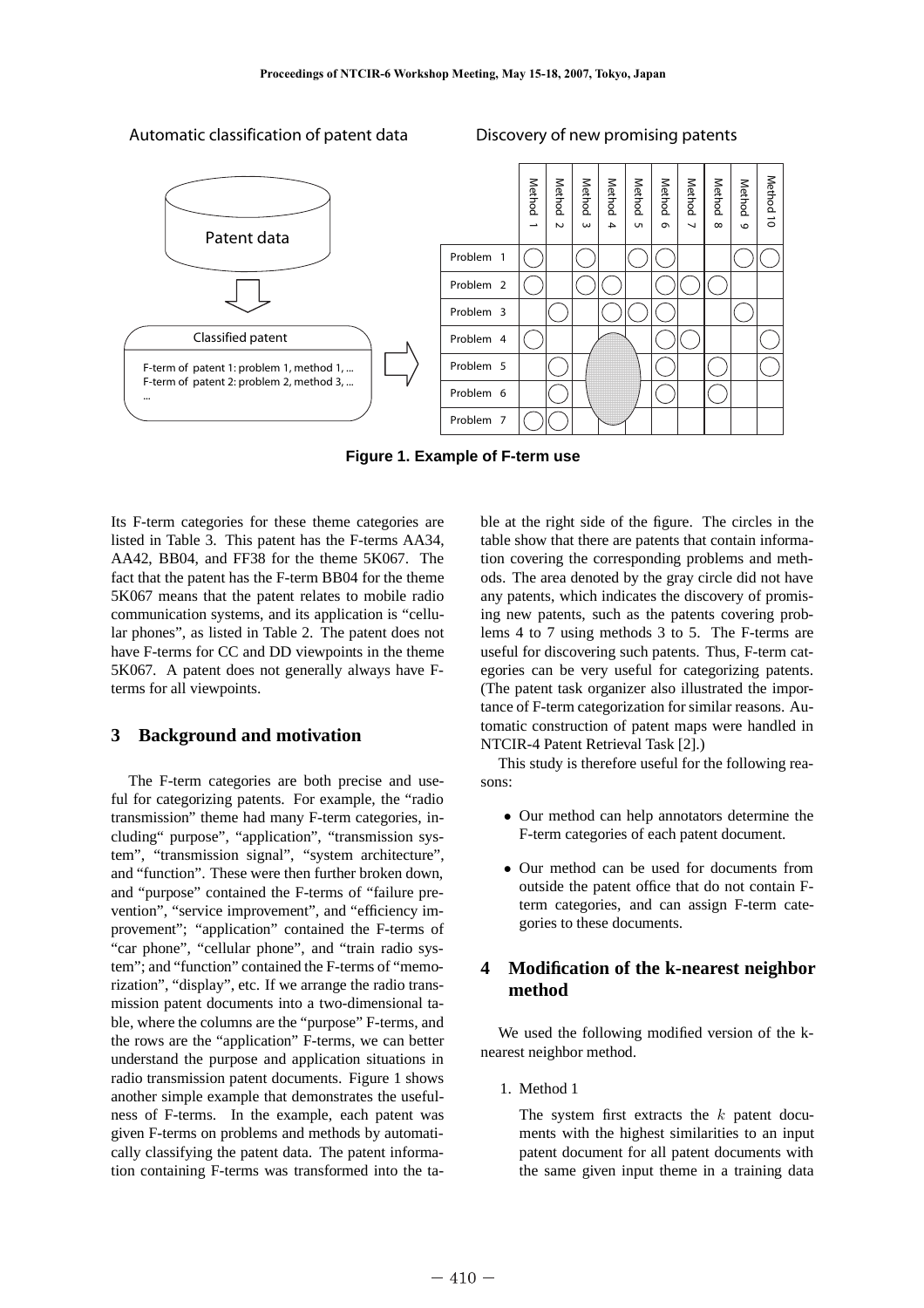set. We used the ruby-ir toolkit [16, 17] to extract the documents and experimentally determine the constant  $k$ .

The system next calculates  $Score(x)$  using the following equation for each F-term category  $x$ in the extracted documents.

$$
Score(x) = \sum_{i=1}^{k} ((k_r)^i \times score_{doc}(i) \times role(x, i)),
$$
\n(1)

where

$$
role(x, i) = 1 (if the i-th document has a F-term x)
$$
  
= 0 (otherwise).

Here,  $score_{doc}(i)$  is the value of the similarity of the selected document that has the ith highest value of the similarity between the input patent document and the selected document, and  $k_r$  is a constant determined using experiments.

The system finally extracts the F-term categories with higher  $Score(x)$ s than the highest  $Score$ multiplied by  $k_p$ . We experimentally determined the constant  $k_p$ . The extracted F-term categories are output as the desired categories.

#### **5 Method of calculating similarity**

We used the following four methods to calculate the similarity between an input patent document and each patent document in a training data set.

1. SMART The System for Manipulating and Retrieving Text (SMART) is a term weighting method in information retrieval [14, 15, 4]. The system first extracts terms<sup>1</sup> for each input patent document. The system then selects documents containing at least one of the terms from all the patent documents with a given input theme in the training data set. It uses the following equation to calculate  $Sim_{SMART}$  for each selected document. We used  $Sim_{SMART}$ as the similarity between an input patent document and each patent document in the training data.

$$
Sim_{SMART} = \sum_{t \in T} (W_d \times W_q), \qquad (2)
$$

$$
W_d = \frac{1 + \log(tf)}{1 + \log(\text{avtf})} \times \frac{1}{0.8 + 0.2 \frac{\text{utf}}{\text{pivot}}},
$$
 (3)

$$
W_q = (1 + \log(qtf)) \times \log \frac{N+1}{n} \quad (4)
$$

In these equations,  $T$  is the set of terms appearing in both the input document and the selected document, tf is the number of occurrences of a term  $t$  in the selected document,  $avtf$  is the average number of occurrences of each term in the set in the selected document,  $qtf$  is the number of occurrences of term  $t$  in the query document,  $utf$  is the number of unique terms in the selected document, *pivot* is the average number of unique terms per document in the training documents, N is the total number of patent documents with a given input theme in the training data set, and  $n$  is the number of documents in which term  $t$  appears.

2. BM25 BM25 is a term weighting method in information retrieval [12, 9, 4]. Using this method, the system first extracts terms for each input patent document. Next, the system selects documents containing at least one of the terms. It uses the following equation to calculate  $Sim_{BM25}$  for each selected document. We used  $Sim_{B M25}$  as the similarity between an input patent document and each patent document in the training data.

$$
Sim_{BM25} = \sum_{t \in T} (W_d \times W_q), \tag{5}
$$

$$
W_d = \frac{(k_1 + 1)t f}{k_1((1 - b) + b \frac{dl}{avdl}) + tf},
$$
 (6)

$$
W_q = \frac{(k_3 + 1)qtf}{k_3 + qtf} \log \frac{N}{n} \tag{7}
$$

In these equations,  $T, tf, qtf, N$ , and n are the same as in SMART, dl is the length of the selected document, avdl is the average length of the documents, and  $k_1$ ,  $k_3$ , and b are constants determined using experiments. We used the default values described in the ruby-ir toolkit as  $k_1$ ,  $k_3$ , and  $b$  ( $k_1 = 1$ ,  $k_3 = 1000$ , and  $b = 1$ ). We used  $log \frac{N}{n}$  instead of  $log \frac{N-n+0.5}{n+0.5}$  in the original equations of BM25 because  $Sim_{BM25}$ sometimes produced negative scores. We confirmed that higher F-measures were obtained when we made this revision in the experiments.

3. Tfidf With this method, the system first extracts terms for each input patent document. It then selects documents containing at least one of the terms. The system uses the following equation to calculate  $Sim_{T f i df}$  for each selected document. We used  $Sim_{T f i df}$  as the similarity between an input patent document and each patent document in the training data set.

<sup>&</sup>lt;sup>1</sup> We used only nouns as terms, And we used ChaSen[7] to identify the nouns.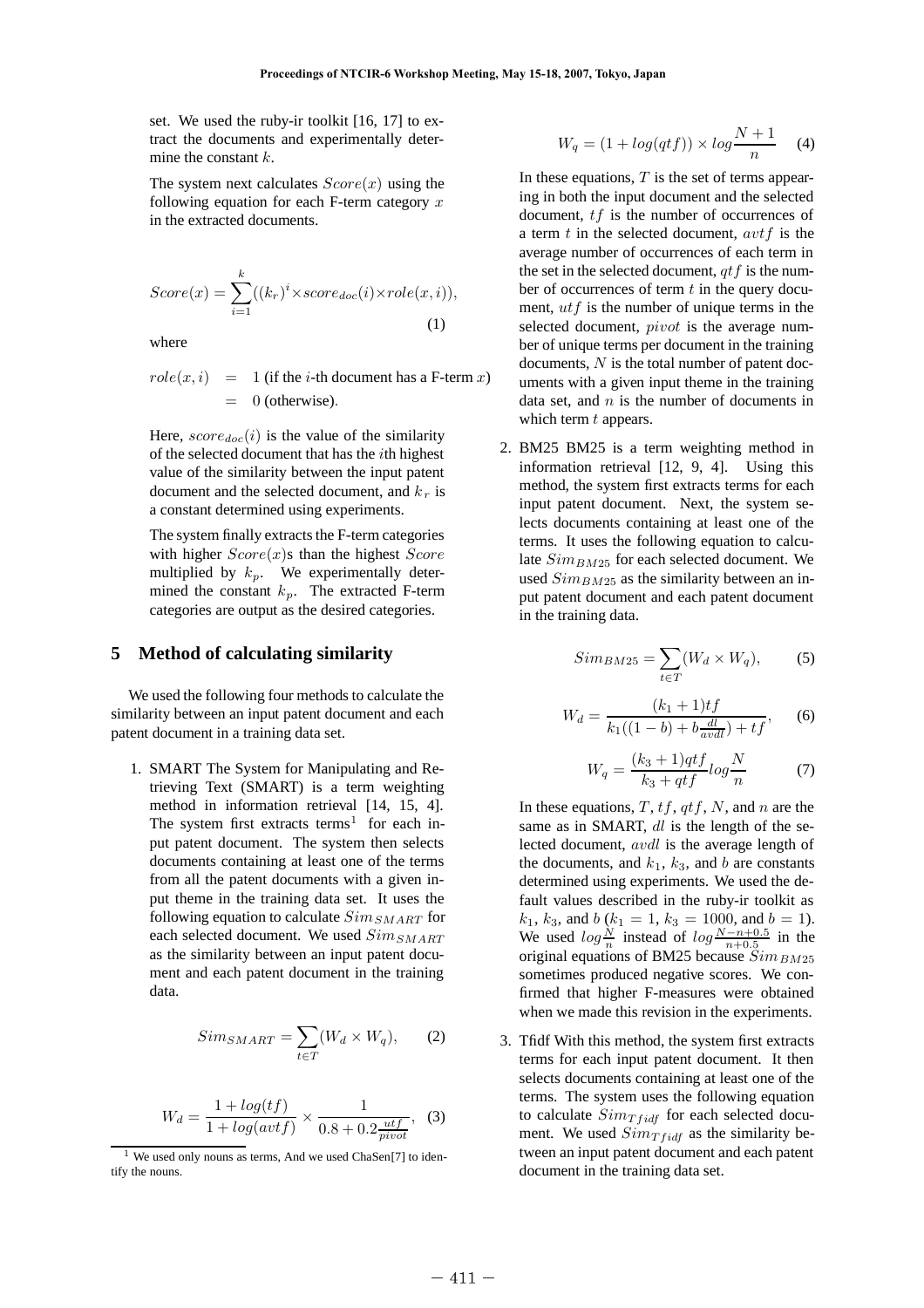| Similarity method   Parameters |                                              | A-Precision R-Precision |        | F-measure |
|--------------------------------|----------------------------------------------|-------------------------|--------|-----------|
| <b>SMART</b>                   | $k = 101, k_r = 0.99, k_p = 0.3 \mid 0.4253$ |                         | 0.4064 | 0.3878    |
| BM25'                          | $k = 101, k_r = 0.99, k_p = 0.3$   0.4138    |                         | 0.3916 | 0.3745    |
| <b>BM25</b>                    | $k = 101, k_r = 0.99, k_p = 0.3$ 0.3690      |                         | 0.3608 | 0.3367    |
| Overlap                        | $k = 101, k_r = 0.99, k_p = 0.3$   0.3590    |                         | 0.3532 | 0.3344    |
| Tfidf                          | $k = 101, k_r = 0.99, k_p = 0.3$   0.3201    |                         | 0.3204 | 0.3133    |

**Table 4. Experimental results from the F-term categorization dry run**

**Table 5. Experimental results from the F-term categorization formal run**

| Similarity method   Parameters |                                           | A-Precision R-Precision F-measure |        |
|--------------------------------|-------------------------------------------|-----------------------------------|--------|
| <b>SMART</b>                   | $k = 101, k_r = 0.99, k_p = 0.3$   0.4518 | 0.4024                            | 0.3840 |
| BM25'                          | $k = 101, k_r = 0.99, k_p = 0.3$   0.4445 | 0.3973                            | 0.3783 |
| <b>BM25</b>                    | $k = 101, k_r = 0.99, k_p = 0.3$   0.4174 | 0.3755                            | 0.3521 |
| Overlap                        | $k = 101, k_r = 0.99, k_p = 0.3$ 0.3872   | 0.3473                            | 0.3327 |
| Tfidf                          | $k = 101, k_r = 0.99, k_p = 0.3$   0.3579 | 0.3243                            | 0.3096 |

$$
Sim_{Tfidf} = \sum_{t \in T} tf \times log \frac{N}{n}, \qquad (8)
$$

In this equation,  $T$ ,  $tf$ ,  $N$ , and  $n$  are the same as in SMART.

4. Overlap The system first selects terms for each input patent document. Next, it selects documents containing at least one of the terms. The system uses the following equation to calculate  $Sim_{Overall}$  for each selected document. We used  $Sim_{Overallap}$  as the similarity between an input patent document and each patent document in the training data set.

$$
Sim_{\text{Overlap}} = \sum_{t \in T} 1,\tag{9}
$$

In this equation,  $T$  is the same as in SMART.

# **6 Sections used to extract terms**

We extracted terms from the following two sections of the patent document.

- 1. Abstract
- 2. Claims

#### **7 Experiment**

#### **7.1 Experiments in the classification subtask**

We conducted experiments during the classification subtask. We used our modified version of the k-nearest

neighbor method, along with various other methods to calculate similarity. We extracted terms from two sections (the abstract and the claims section).

The results are presented in Tables 4 and 5. BM25' indicates our modified method of BM25 using  $log \frac{N}{n}$ instead of  $log \frac{N-n+0.5}{n+0.5}$ . BM25 indicates the original BM25 using  $log \frac{N-n+0.5}{n+0.5}$ .

Tables 4 and 5 indicate the following.

- When we compared the similarity calculation methods, SMART had the best score. We confirmed that SMART was effective.
- Comparing BM25 and BM25', we confirmed that our modification of BM25 (BM25') was effective.

In a previous paper, we described many experiments we conducted, including a comparison of variations of the k-nearest neighbor method and statistical tests [8]. Please refer to that paper for more details.

# **8 Conclusion**

Patent processing is important in fields such as industry, business, and law. In an classification subtask we participated in at NTCIR-6, we classified patent documents into their F-terms using the knearest neighbor method. F-term categories are precise and useful for classifying patent documents. We used five systems in the classification subtask and obtained good results. This indicates that our method was effective. By comparing various similarity calculation methods, we confirmed that SMART was the most effective method in our experiments.